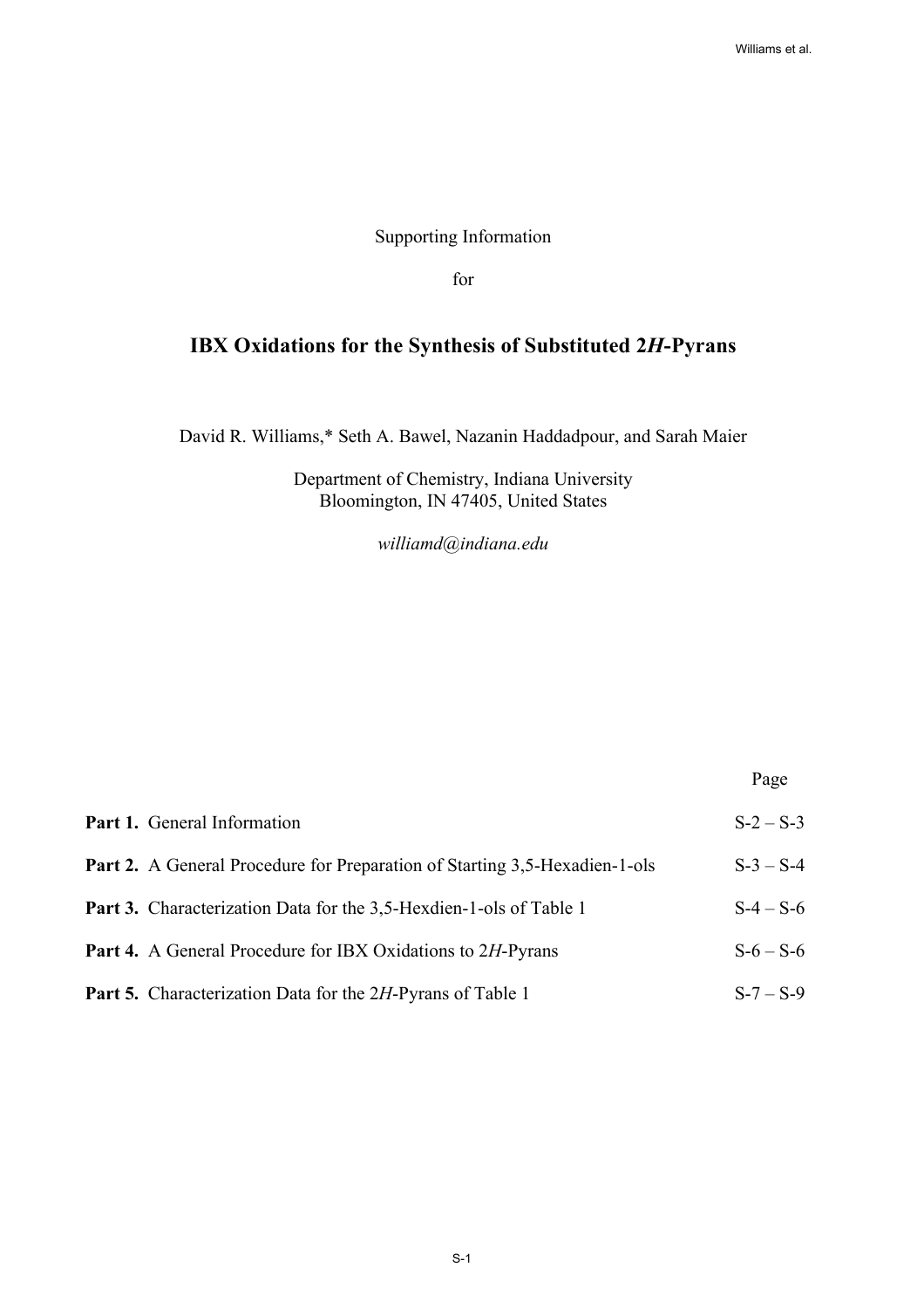#### **Part 1. General Information**

Unless otherwise noted, all reactions were performed in flame-dried or oven-dried glassware under argon atmosphere. All non-volatile samples were pumped to constant weight at ambient temperature (0.2 mmHg) following removal of solvents by rotary evaporation. Nonaqueous solutions were transferred using syringe techniques under argon atmosphere. Bulk grade hexanes and ethyl acetate for chromatography were distilled prior to use. Tetrahydrofuran (THF), dimethylformamide (DMF) and dichloromethane ( $CH_2Cl_2$ ) were obtained anhydrous by degassing with argon and then passing through activated alumina columns to remove water. Diisopropylethylamine (DIPEA) was distilled from  $CaH<sub>2</sub>$  under dry argon immediately before use. Commercial reagents were used as obtained from vendors unless otherwise specified. Air-sensitive reagents were handled inside a glovebox facility.

Reactions were monitored by standard thin-layer chromatography (TLC) techniques using silica gel 60 F254 on pre-coated glass plates (0.25 mm thickness). Following the run, TLC plates were visualized under UV light and/or by application of appropriate stains (panisaldehyde or cerium ammonium molybdate or potassium permanganate). Flash column chromatography was performed with Silica-P Flash Silica Gel (ultra-pure  $40-63 \mu m$ ).

Proton nuclear magnetic resonance (<sup>1</sup>H NMR) spectra were recorded on Varian VXR 400 (400 MHz), Varian INOVA 400 (400 MHz) or Varian 500 (500 MHz) instruments. Carbon nuclear magnetic resonance  $(^{13}C \text{ NMR})$  spectra were measured using Varian VXR 400 (101) MHz), Varian INOVA 400 (101 MHz) or Varian 500 (125 MHz) instruments. NMR coupling constants and signal patterns are reported as *J* values in Hz and δ values in parts per million (ppm).  $\rm{^{1}H}$  and  $\rm{^{13}C}$  NMR spectra are internally referenced to residual solvent signals (CDCl<sub>3</sub> referenced to δ 7.26 and 77.16 ppm respectively). The following abbreviations were used to indicate the multiplicities: s, singlet; d, doublet; t, triplet; q, quartet; m, multiplet. High resolution mass measurements (HRMS) were obtained by EI/CI or ESI methods. Optical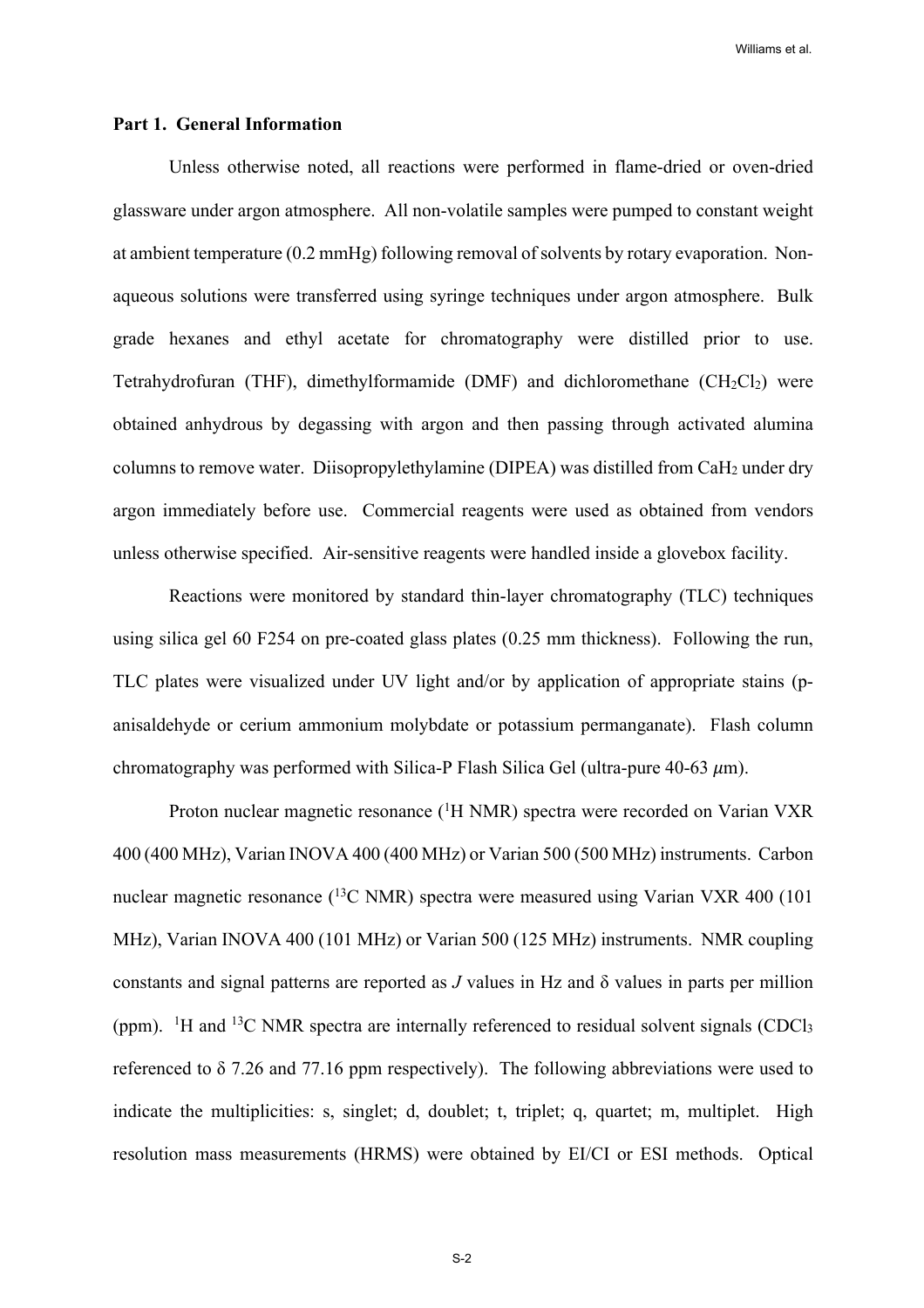rotation data were obtained on polarimeter and are reported in terms of degree of rotation of plane-polarized light. IR spectra are reported in terms of frequency of absorption  $(cm^{-1})$ .

#### **Part 2. A General Procedure for Preparation of Starting 3,5-Hexadien-1-ols**

*An Example of the General Experimental Procedure for Preparation of* a*-Linked Bisenones of Table 1.* 



To a dried round bottom flask under argon was added LiCl (0.16 g, 3.9 mmol, 4 equiv). The LiCl was then flame-dried and once cooled to room temperature,  $Pd_2dba_3(0.13 g, 0.14$ mmol, 0.15 equiv) was added followed by vinyl iodide  $\Delta$  (0.3 g, 0.97 mmol, 1.0 equiv) as a solution in DMF (7 ml). The reaction mixture was allowed to stir for 10 minutes. Stannane **B** (0.5 g, 0.97 mmol, 1.0 equiv) was then added as a solution in DMF (3 ml) followed by DIPEA (0.33 ml, 1.9 mmol, 2.0 equiv). The reaction mixture was heated to 60 °C, stirred and the progress was followed by thin-layer chromatography. The reaction was quenched with water and diluted with  $Et_2O$ . The organic phase was separated, and aqueous layer was extracted with Et<sub>2</sub>O ( $3 \times 4$  ml). The combined organic phases were washed with brine, dried over anhydrous MgSO4, filtered and concentrated under reduced pressure. The crude oil was purified via flash column chromatography on silica gel (20% Et<sub>2</sub>O/hexanes) to yield diene C as a yellow oil (0.28 g, 72%).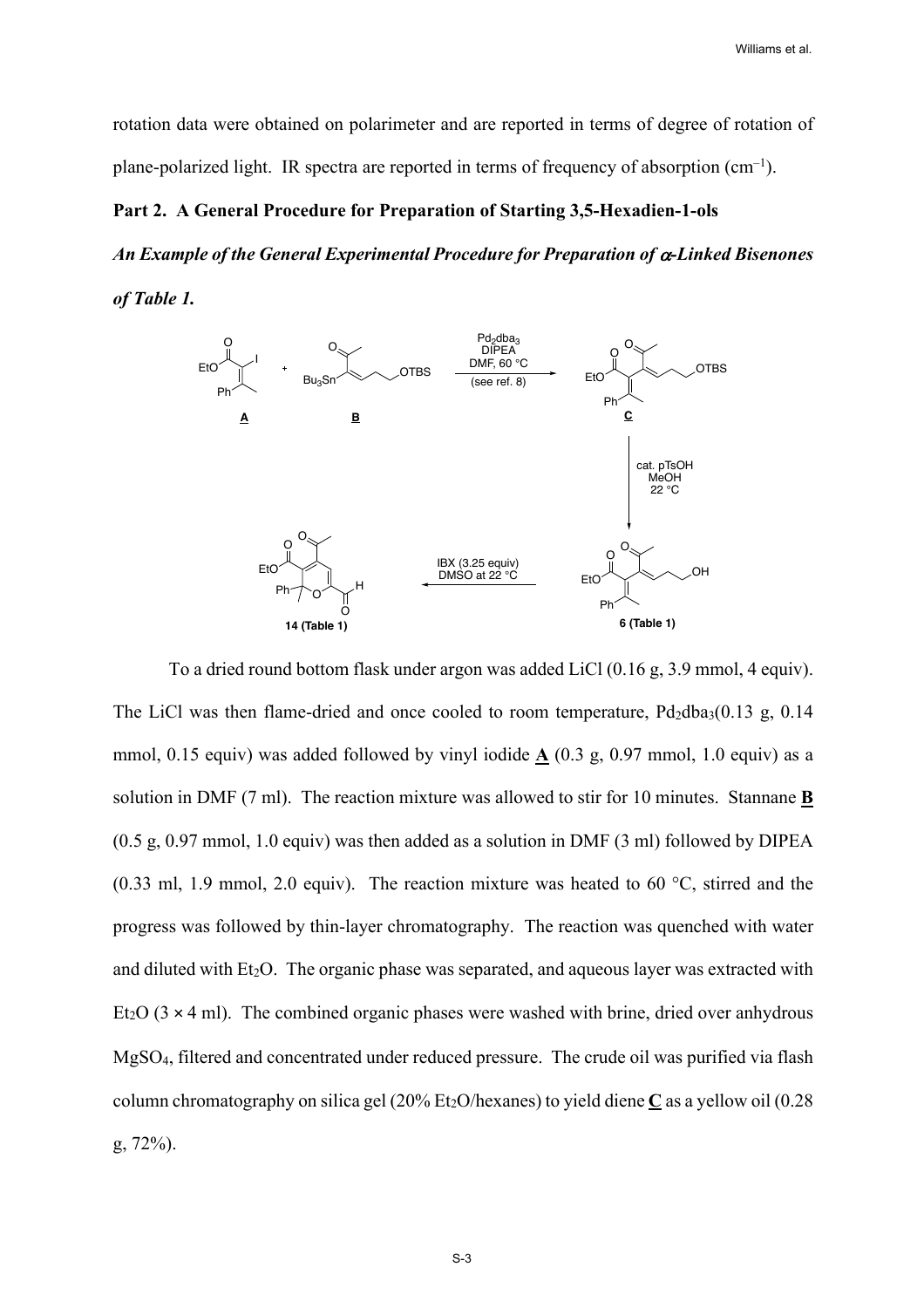#### *Silyl group deprotection was undertaken via mild hydrolysis.*

To a solution of silylether **C** (0.28 mg, 0.67 mmol, 1.0 equiv) in MeOH (1.5 ml) was added pTsOH (25 mg, 0.13 mmol, 0.2 equiv) at room temperature and the reaction mixture was stirred for 2 hours. Concentration under reduced pressure and flash column chromatography (40% EtOAc/ hexanes) gave the 3,5-hexadiene-1-ol **6** a colorless oil (140 mg, 70 %): R*f* 0.4 (50% EtOAc/ hexanes).

## **Part 3. Characterization Data for the 3,5-Hexdien-1-ols of Table 1**

Compound **6**. R*f* 0.4 in 50% EtOAc/hexanes; IR (neat) 3436, 2980, 2937, 2875, 1693, 1669, 1373, 1301, 1275, 1222, 1014, 726, 701cm<sup>-1</sup>; <sup>1</sup>H NMR (500 MHz, CDCl<sub>3</sub>) δ 7.31 (m, 3H), 7.23 (m, 2H), 6.98 (t, *J* = 7.5 Hz, 1H), 3.84 (m, 4H), 2.61 (t, *J* = 5.0 Hz, 1H), 2.55 (m, 2H), 2.38 (s, 3H), 1.98 (s, 3H), 0.80 (t, *J* = 7.5 Hz, 3H); 13C NMR (125 MHz, CDCl3) δ 197.7, 168.6, 149.2, 143.0, 142.6, 141.2, 128.2, 127.8, 126.9, 126.2, 60.9, 60.9, 33.4, 26.6, 23.2, 13.4; HRMS (ESI) Calcd for  $C_{18}H_{22}O_4$ Na [M+Na]<sup>+</sup> 325.1410, found: 325.1408.

Compound **7**. R*f* 0.3 in 30% EtOAc/hexanes; IR (neat) 3468, 2957, 2927, 2854, 1719, 1716, 1387, 1201, 1096, 1026, 759, 700 cm<sup>-1</sup>; <sup>1</sup>H NMR (400 MHz, CDCl<sub>3</sub>) δ 7.52–7.42 (m, 2H), 7.42–7.31 (m, 3H), 6.72 (t, *J* = 7.8 Hz, 1H), 6.24 (s, 1H), 5.55 (s, 1H), 4.43 (d, *J* = 11.0 Hz, 2H), 4.17 (q, *J* = 7.1 Hz, 2H), 3.70 (d, *J* = 11.0 Hz, 2H), 3.37 (q, *J* = 5.8 Hz, 2H), 2.48 (q, *J* = 6.4 Hz, 2H), 2.30 (s, 3H), 1.80 (t, *J* = 6.6 Hz, 1H), 1.26–1.21 (m, 3H), 1.23 (s, 3H); 13C NMR (100 MHz, CDCl3) δ 198.1, 171.1, 166.1, 150.1, 144.6, 142.4, 129.4, 128.8, 128.1, 125.6, 101.1, 77.1, 61.0, 60.8, 37.0, 33.7, 26.1, 17.8, 13.9; HRMS (ESI) Calcd for  $C_{22}H_{28}O_6Na$ [M+Na]<sup>+</sup> 411.1778, found: 411.1778.

Compound **8**. R*f* 0.4 in 30% EtOAc/hexanes; IR (neat) 3435, 2958, 2926, 1766, 1721, 1674, 1367, 1194, 1026 cm<sup>-1</sup>; <sup>1</sup>H NMR (400 MHz, CDCl<sub>3</sub>) δ 6.79 (t, *J* = 7.6 Hz, 1H), 5.63 (s, 1H), 4.18 (q, *J* = 7.1 Hz, 2H), 3.77 (t, *J* = 6.1 Hz, 2H), 2.56 (q, *J* = 6.6 Hz, 2H), 2.31 (s, 3H), 1.28 (t, *J* = 7.2 Hz, 3H), 1.25–1.23 (m, 1H), 1.19 (s, 9H); 13C NMR (100 MHz, CDCl3) δ 198.0,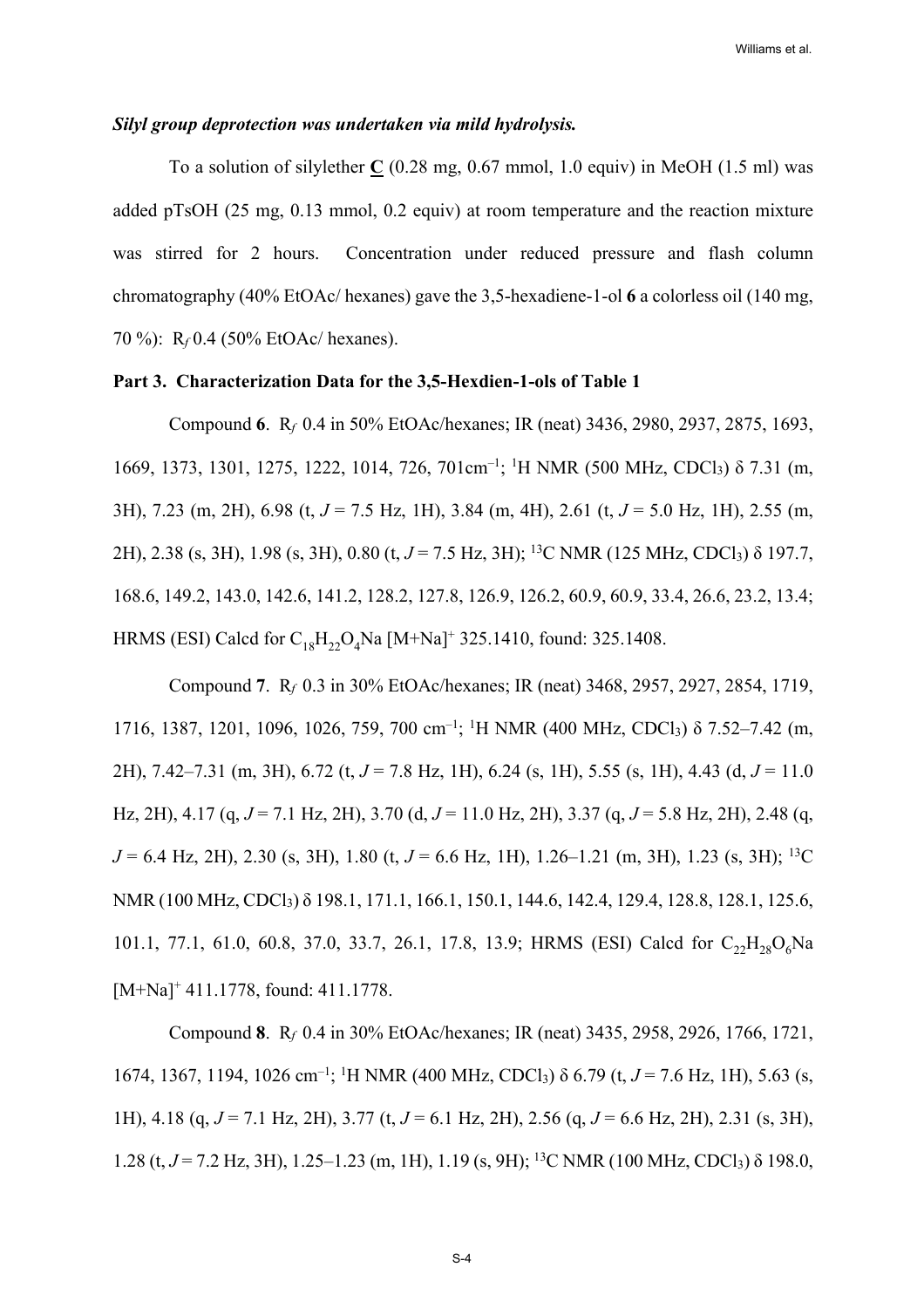168.1, 143.6, 141.4, 128.3, 126.3, 61.2, 61.0, 33.9, 33.0, 29.7, 26.7, 13.9; (ESI) Calcd for  $C_{15}H_{24}O_4$ Na [M+Na]<sup>+</sup> 291.1567, found: 291.1567.

Compound 9.  $R_f$  0.2 in 30% EtOAc/hexanes;  $[\alpha]^{22}$ <sub>D</sub> + 36.7 (c = 1 CHCl<sub>3</sub>); IR (neat) 3467, 2960, 2931, 2858, 1716, 1672, 1427, 1368, 1215, 1108, 1079, 703 cm–1; 1 H NMR (400 MHz, CDCl3) δ 7.65 (m, 4H), 7.45–7.30 (m, 6H), 6.75 (t, *J* = 7.5 Hz, 1H), 6.03 (d, *J* = 7.8 Hz, 1H), 5.32 (dq, *J* = 7.8, 6.2 Hz, 1H), 3.96 (q, *J* = 7.1 Hz, 2H), 3.65 (t, *J* = 6.1 Hz, 2H), 2.28 (m, *J* = 7.5, *J* = 6.1 Hz, 2H), 2.22 (s, 3H), 1.33 (d, *J* = 6.2 Hz, 3H), 1.25 (t, *J* = 7.1 Hz, 1H), 1.06 (s, 9H), 1.04 (t, *J* = 7.1 Hz, 3H); 13C NMR (100 MHz, CDCl3) δ 190.8, 175.1, 151.9, 145.0, 130.3, 129.2, 128.0, 119.0, 113.7, 72.4, 68.7, 55.2, 31.8, 31.5, 29.9, 29.1, 27.0; HRMS (ESI) Calcd for  $C_{29}H_{38}O_5S$ iNa [M+Na]<sup>+</sup> 517.2381, found: 517.2378.

Compound **10**. R*f* 0.2 in 30% EtOAc/hexanes; IR (neat) 3432, 2977, 2937, 2875, 1714, 1682, 1371, 1205, 1035 cm<sup>-1</sup>; <sup>1</sup>H NMR (400 MHz, CDCl<sub>3</sub>) δ 6.09 (m, 1H), 4.20 (m, 2H), 3.78 (m, 2H), 2.82 (q, *J* = 6.4 Hz, 2H), 2.33 (q, *J* = 7.6 Hz, 1H), 2.18 (s, 3H), 2.07 (q, *J* = 7.6 Hz, 1H), 1.99 (s, 2H), 1.71 (s, 1H), 1.26 (m, 3H), 1.07 (t, *J* = 7.6 Hz, 1H), 0.97 (t, *J* = 7.6 Hz, 2H); <sup>13</sup>C NMR (100 MHz, CDCl<sub>3</sub>) δ 201.6, 201.3, 167.3, 150.8, 150.4, 144.4, 144.2, 135.3, 134.9, 133.0, 132.8, 129.4, 61.7, 61.7, 61.0, 32.9, 32.9, 30.4, 30.4, 30.2, 28.7, 27.2, 20.8, 19.7, 14.2, 13.05, 12.1; HRMS (ESI) Calcd for  $C_{14}H_{22}O_4$ Na [M+Na]<sup>+</sup> 277.1410, found: 277.1410.

Compound **11**. R*f* 0.3 in 30% EtOAc/hexanes; IR (neat) 3461, 2939, 2865, 1714, 1672, 1514, 1245, 1207, 1101, 1037 cm<sup>-1</sup>; <sup>1</sup>H NMR (400 MHz, CDCl<sub>3</sub>) δ 7.24 (d, *J* = 8.0 Hz, 2H), 6.86 (d, *J* = 8.0 Hz, 2H), 6.76 (t, *J* = 7.6 Hz, 1H), 6.08 (t, *J* = 7.2 Hz, 1H), 4.43 (s, 2H), 4.16 (q, *J* = 7.2 Hz, 2H), 3.79 (s, 3H), 3.66 (t, *J* = 6.4 Hz, 2H), 3.62 (t, *J* = 5.6 Hz, 2H), 2.95 (m, 2H), 2.45 (m, 2H), 2.29 (s, 3H), 1.84 (br, 1H), 1.23 (t, *J* = 7.2 Hz, 3H); 13C NMR (100 MHz, CDCl3) δ 198.3, 166.3, 159.3, 145.5, 143.7, 141.3, 130.3, 129.4, 128.7, 113.9, 72.6, 69.2, 61.3, 60.7, 55.4, 33.5, 30.1, 26.3, 14.2; HRMS (ESI) Calcd for  $C_{21}H_{28}O_6$ Na [M+Na]<sup>+</sup> 399.1784, found: 399.1773.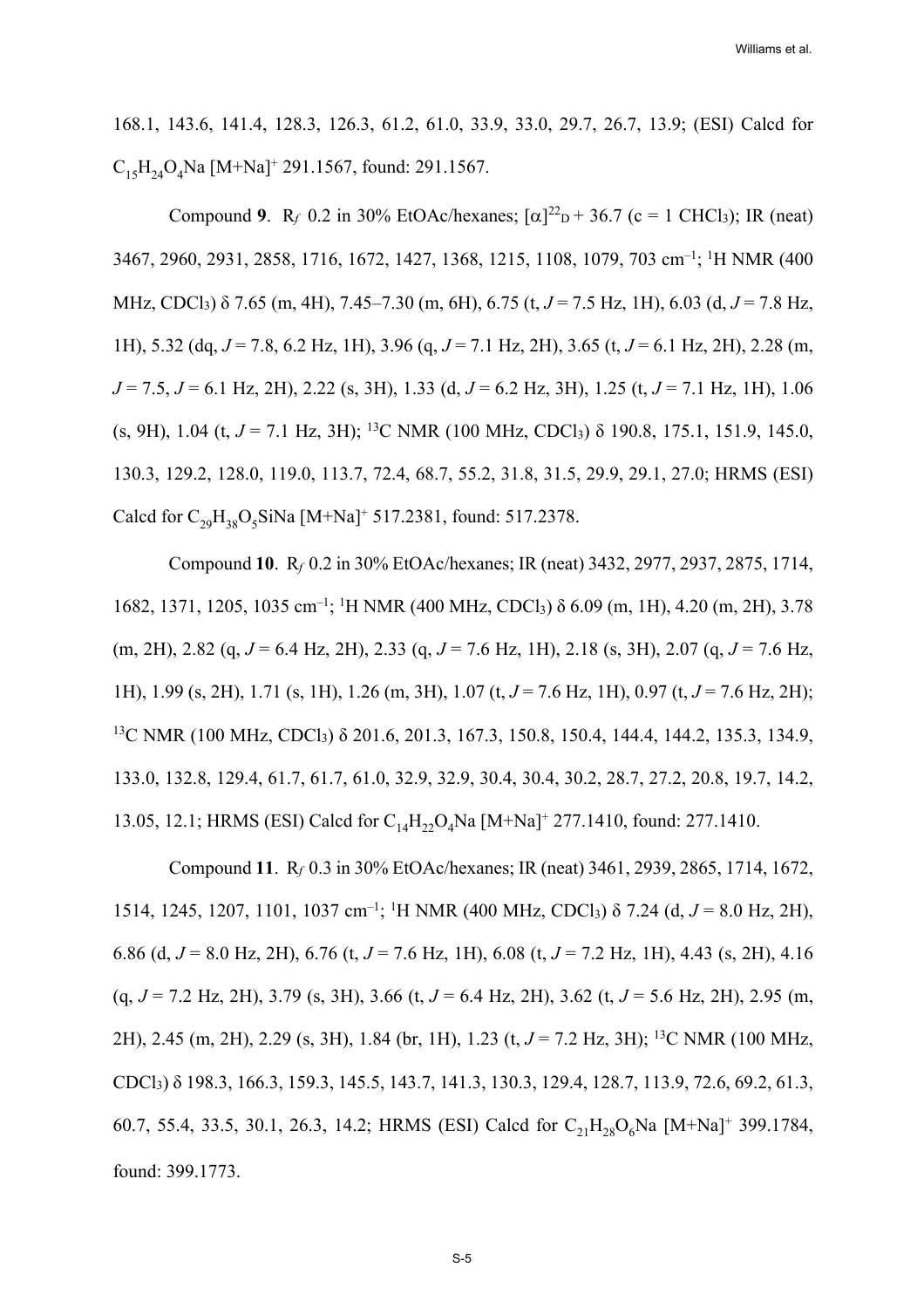Compound **12**. R*f* 0.3 in 30% EtOAc/hexanes; IR (neat) 3452, 2968, 2865, 1720, 1666, 1514, 1251, 1207, 1091, 1037 cm<sup>-1</sup>; <sup>1</sup>H NMR (400 MHz, CDCl<sub>3</sub>) δ 7.24 (d, *J* = 8.0 Hz, 2H), 6.86 (d, *J* = 8.0 Hz, 2H), 6.81 (t, *J* = 7.6 Hz, 1H), 6.06 (t, *J* = 7.2 Hz, 1H), 4.44 (s, 2H), 4.15 (q, *J* = 7.2 Hz, 2H), 3.89 (m, 1H), 3.80 (s, 3H), 3.61 (t, *J* = 6.4 Hz, 2H), 2.96 (m, 2H), 2.37 (m, 2H), 2.29 (s, 3H), 1.86 (br, 1H), 1.23 (t, *J* = 7.2 Hz, 3H), 1.17 (d, *J* = 6.0 Hz, 3H); 13C NMR (100 MHz, CDCl3) δ 198.4, 166.2, 159.2, 145.3, 143.3, 141.0, 130.3, 129.4, 128.7, 113.8, 72.5, 69.0, 67.0, 60.6, 55.3, 39.4, 30.1, 26.2, 23.4, 14.1; HRMS (ESI) Calcd for  $C_{22}H_{30}O_6Na$ [M+Na]<sup>+</sup> 413.1924, found: 413.1925.

Compound **13**. R*f* 0.4 in 50% EtOAc/hexanes; IR (neat) 3480, 2980, 2897, 1706, 1668, 1488, 1445, 1259, 1241, 1445, 1259, 1241, 1209, 1037, 929 cm–1; <sup>1</sup> H NMR (500 MHz, CDCl3) δ 6.95 (t, *J* = 7.6 Hz, 1H), 6.79–6.72 (m, 2H), 6.69 (dd, *J* = 7.9, 1.7 Hz, 1H), 5.95 (s, 2H), 3.91 (q, *J* = 7.1 Hz, 2H), 3.81 (t, *J* = 6.1 Hz, 2H), 2.56 (s, 1H), 2.51 (d, *J* = 6.1 Hz, 2H), 2.36 (s, 3H), 1.93 (s, 3H), 0.93 (t, *J* = 7.1 Hz, 3H); 13C NMR (125 MHz, CDCl3) δ 197.6, 168.6, 148.3, 147.4, 147.2, 142.8, 141.1, 136.2, 126.0, 120.5, 108.0, 107.7, 101.1, 60.8, 60.8, 33.3, 26.5, 23.0, 13.6. HRMS (ESI) Calcd for  $C_{19}H_{22}O_6$ Na [M+Na]<sup>+</sup> 369.1416, found: 369.1417.

### **Part 4. A General Procedure for IBX Oxidations to 2***H***-Pyrans**

To a solution of alcohol **6** (50 mg, 0.16 mmol, 1.0 equiv) in DMSO (1.6 ml) was added IBX (153 mg, 0.54 mmol, 3.25 equiv) at room temperature. The reaction was stirred for approximately 8 hours and progress was followed by thin-layer chromatography. Reactions were quenched by addition of  $H_2O(5 \text{ ml})$  and diluted with Et<sub>2</sub>O (2 ml). The combined organic layers were dried over anhydrous MgSO4, filtered and concentrated under reduced pressure and purified via flash column chromatography to yield pyran **14** (42 mg, 81%): R*<sup>f</sup>* 0.9 (1:1 EtOAc/ hexanes).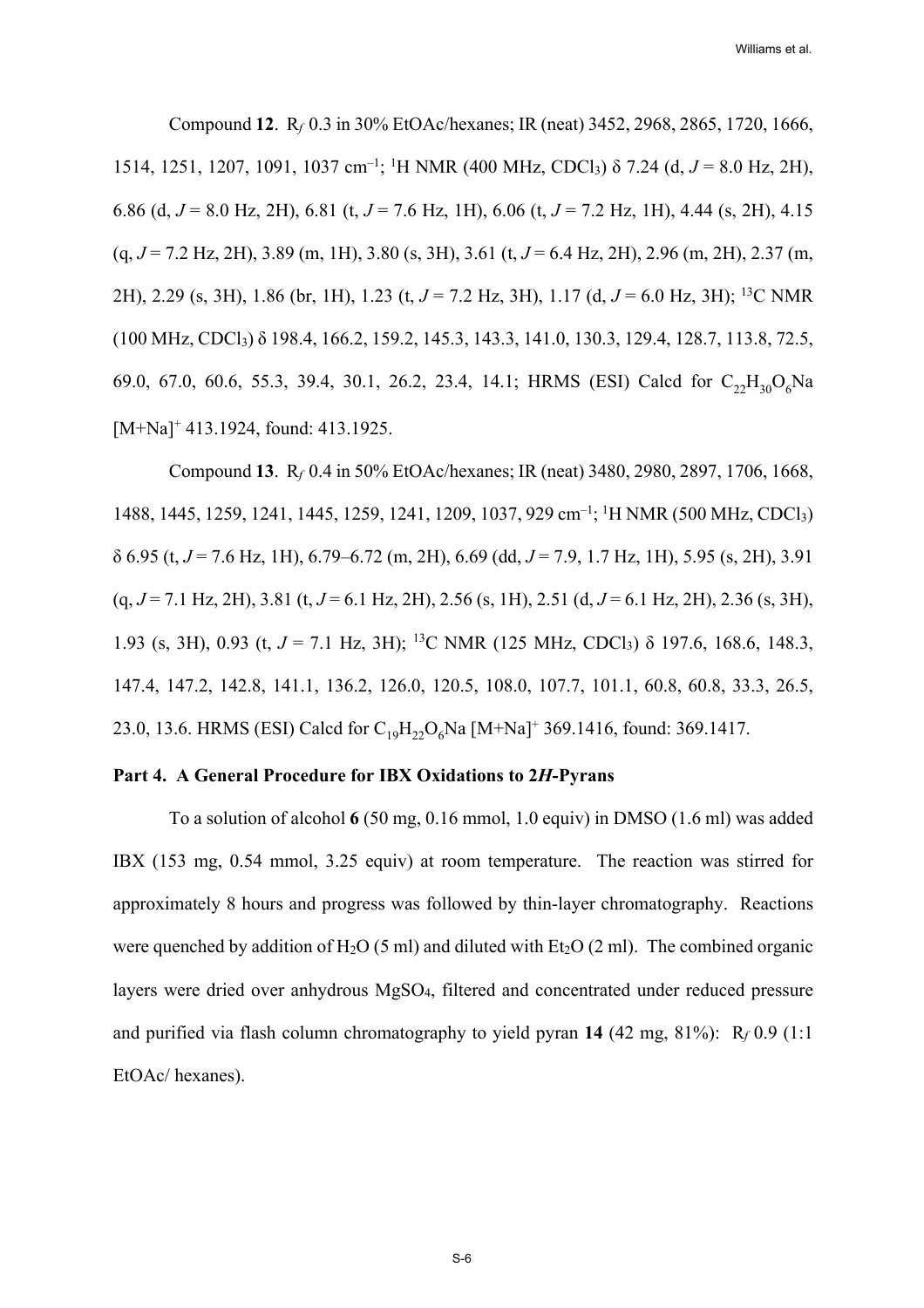#### **Part 5. Characterization Data for the 2***H***-Pyrans of Table 1**

Compound **14**. R*f* 0.9 in 50% EtOAc/hexanes; IR (neat) 3069, 2984, 2937, 2851, 2747, 1719, 1690, 1364, 1296, 1256, 1177, 1046, 700 cm<sup>-1</sup>; <sup>1</sup>H NMR (500 MHz, CDCl<sub>3</sub>) δ 9.31 (s, 1H), 7.55 (d, *J* = 6.5 Hz, 2H), 7.31 (m, 3H), 6.36 (s, 1H), 4.19 (m, 2H), 2.40 (s, 3H), 1.98 (t, *J*  $= 7.5$  Hz, 3H), 1.94 (s, 3H); <sup>13</sup>C NMR (100 MHz, CDCl<sub>3</sub>)  $\delta$  197.1, 185.3, 165.3, 151.6, 141.6, 135.4, 132.6, 128.6, 128.2, 126.6, 114.0, 82.2, 62.1, 28.8, 25.9, 13.7; HRMS (ESI) Calcd for  $C_{18}H_{18}O_5$ Na [M+Na]<sup>+</sup> 337.1046, found: 337.1044.

Compound **15**.R*f* 0.5 in 50% EtOAc/hexanes; IR (neat) 2922, 2851, 1692, 1457, 1389, 1262, 1174, 1099, 1016, 758, 699 cm<sup>-1</sup>; <sup>1</sup>H NMR (400 MHz, CDCl<sub>3</sub>) δ 9.29 (s, 1H), 7.50–7.41 (m, 2H), 7.41–7.30 (m, 3H), 6.02 (s, 1H), 5.97 (s, 1H), 5.46 (s, 1H), 4.44 (dd, *J* = 11.9, 3.0 Hz, 1H), 4.15 (ddt, *J* = 16.2, 9.2, 5.0 Hz, 3H), 3.57 (dd, *J* = 12.2, 7.9 Hz, 2H), 2.18 (s, 3H), 1.15 (t, *J* = 7.2 Hz, 3H), 0.90 (s, 3H); 13C NMR (100 MHz, CDCl3) δ 200.8, 184.5, 164.7, 153.5, 142.6, 137.8, 128.8, 127.9, 126.1, 120.3, 112.5, 101.9, 77.1, 73.0, 72.4, 61.9, 41.6, 29.6, 29.0, 16.6, 13.4; HRMS (ESI) Calcd for  $C_{22}H_{24}O_{7}Na$  [M+Na]<sup>+</sup> 423.1414, found: 423.1415.

Compound **16**. R*f* 0.5 in 30% EtOAc/hexanes; IR (neat) 2956, 2923, 2852, 1693, 1365, 1259, 1171, 1090, 1030, 835 cm<sup>-1</sup>; <sup>1</sup>H NMR (400 MHz, CDCl<sub>3</sub>) δ 9.29 (s, 1H), 5.97 (s, 1H), 5.19 (s, 1H), 4.24 (m, *J* = 7.3 Hz, 2H), 2.39 (s, 3H), 1.30 (t, *J* = 7.2 Hz, 3H), 0.96 (s, 9H); 13C NMR (100 MHz, CDCl<sub>3</sub>) δ 200.8, 184.8, 165.1, 153.9, 143.4, 119.0, 111.8, 82.2, 61.8, 40.2, 29.5, 25.1, 13.8; HRMS (ESI) Calcd for  $C_{15}H_{20}O_5Na$  [M+Na]<sup>+</sup> 303.1203, found: 303.1203.

Compound 17 (major diastereomer).  $R_f$  0.5 in 30% EtOAc/hexanes;  $[\alpha]^{22}$ <sub>D</sub> + 1.5 (c = 1 CHCl<sub>3</sub>); IR (neat) 3071, 2958, 2931, 2893, 1695, 1427, 1258, 1107, 907, 702, 505 cm<sup>-1</sup>; <sup>1</sup>H NMR (400 MHz, CDCl<sub>3</sub>) δ 9.26 (s, 1H), 7.66 (m, 4H), 7.53 (m, 6H), 6.06 (s, 1H), 5.34 (d, *J* = 6.5 Hz, 1H), 4.20 (m, *J* = 9.3 Hz, 2H), 3.96 (p, *J* = 9.1, 6.5 Hz, 1H), 2.43 (s, 3H), 1.33 (d, *J* = 9.1, 3H), 1.26 (s, 9H), 1.03 (t, *J* = 9.3 Hz, 3H), 0.99 (s, 9H); <sup>13</sup>C NMR (125 MHz, CDCl<sub>3</sub>) δ 201.0, 184.6, 164.0, 152.7, 143.2, 135.7, 134.1, 129.7, 127.5, 119.4, 112.2, 78.5, 69.7, 61.8,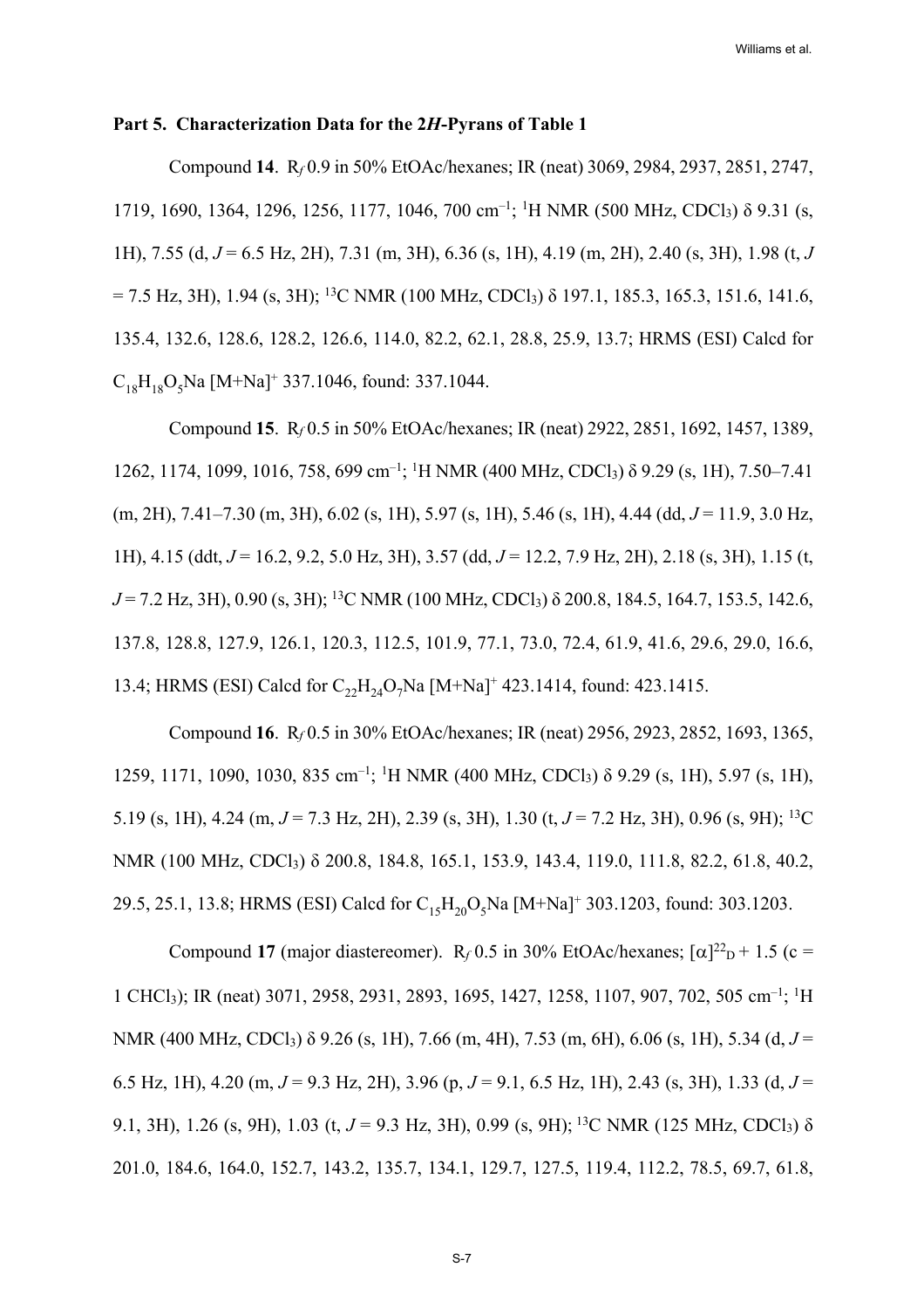29.6, 26.7, 19.7, 19.1, 13.7; HRMS (ESI) Calcd for  $C_{29}H_{34}O_6$ NaSi [M+Na]<sup>+</sup> 529.2017, found: 529.2017.

Compound **18**. R*f* 0.8 in 30% EtOAc/hexanes; IR (neat) 3090, 2977, 2933, 2857, 2748, 1721, 1694, 1369, 1308, 1232, 1199, 1018 cm<sup>-1</sup>; <sup>1</sup>H NMR (500 MHz, CDCl<sub>3</sub>) δ 9.29 (s, 1H), 6.57 (s, 1H), 4.27 (q, *J* = 7.5 Hz, 2H), 2.42 (s, 3H), 1.98 (m, 1H), 1.71 (m, 1H), 1.50 (s, 3H), 1.33 (t, *J* = 7.5 Hz, 3H), 0.99 (t, *J* = 7.5 Hz, 3H); 13C NMR (100 MHz, CDCl3) δ 202.0, 185.5, 163.0, 150.5, 150.2, 121.4, 114.5, 82.2, 62.3, 32.0, 30.5, 22.8, 14.1, 7.6; HRMS (ESI) Calcd for  $C_{18}H_{22}O_4$ Na [M+Na]<sup>+</sup> 325.1410, found: 325.1408.

Compound **19**.R*f* 0.4 in 30% EtOAc/hexanes; IR (neat) 2983, 2860, 1714, 1699, 1514, 1265 cm<sup>-1</sup>; <sup>1</sup>H NMR (400 MHz, CDCl<sub>3</sub>) δ 9.29 (s, 1H), 7.24 (d, *J* = 8.0 Hz, 2H), 6.86 (d, *J* = 8.0 Hz, 2H), 6.11 (s, 1H), 5.55 (dd, *J* = 10.0, 4.0 Hz, 1H), 4.42 (s, 2H), 4.19 (m, 2H), 3.79 (s, 3H), 3.59 (m, 1H), 3.52 (m, 1H), 2.37 (s,3H), 2.12 (m, 1H), 1.88 (m, 1H), 1.84 (br, s, 1H),1.26 (t,  $J = 7.2$  Hz, 3H); <sup>13</sup>C NMR (100 MHz, CDCl<sub>3</sub>)  $\delta$  201.4, 185.2, 163.4, 159.2, 152.0, 142.6, 130.3, 129.3, 121.6, 113.8, 112.4, 72.8, 72.7, 65.0, 62.0, 55.4, 32.0, 29.7, 13.9; HRMS (ESI) Calcd for  $C_{21}H_{24}O_7$ Na [M+Na]<sup>+</sup> 411.1419, found: 411.1403.

Compound **20**. R*f* 0.7 in 50% EtOAc/hexanes; IR (neat) 2935, 2871, 1708, 1608, 1514, 1369, 1265, 1091 cm<sup>-1</sup>; <sup>1</sup>H NMR (400 MHz, CDCl<sub>3</sub>) δ 7.25 (d, *J* = 8.0 Hz, 2H), 6.87 (d, *J* = 8.0 Hz, 2H), 6.18 (s, 1H), 5.55 (dd, *J* = 10.0, 4.0 Hz, 1H), 4.46 (d, A of AB, *J*AB = 12.0 Hz, 1H), 4.39 (d, B of AB, *J*AB = 12.0 Hz, 1H), 4.22 (q, *J* = 7.2 Hz, 2H), 4.19 (m, 2H), 3.80 (s, 3H), 3.57 (m, 1H), 3.51 (m, 1H), 2.36 (s, 3H), 2.22 (s, 3H), 2.15 (m, 1H), 1.85 (m, 1H), 1.26 (t, *J* = 7.2 Hz, 3H); 13C NMR (100 MHz, CDCl3) δ 202.0, 193.7, 163.5, 159.3, 151.5, 144.0, 130.3, 129.3, 118.7, 113.9, 103.3, 72.8, 72.6, 65.1, 61.7, 55.4, 31.5, 29.7, 25.8, 14.0; HRMS (ESI) Calcd for  $C_{22}H_{26}O_7$ Na [M+Na]<sup>+</sup> 425.1576, found: 425.1573.

Compound **21**. R*f* 0.7 in 50% EtOAc/hexanes; IR (neat) 3078, 2985, 2915, 2848, 1719, 1692, 1488, 1248, 1038 cm–1; 1 H NMR (500 MHz, CDCl3) δ 9.29 (s, 1H), 7.04 (d, *J* = 2.0 Hz,